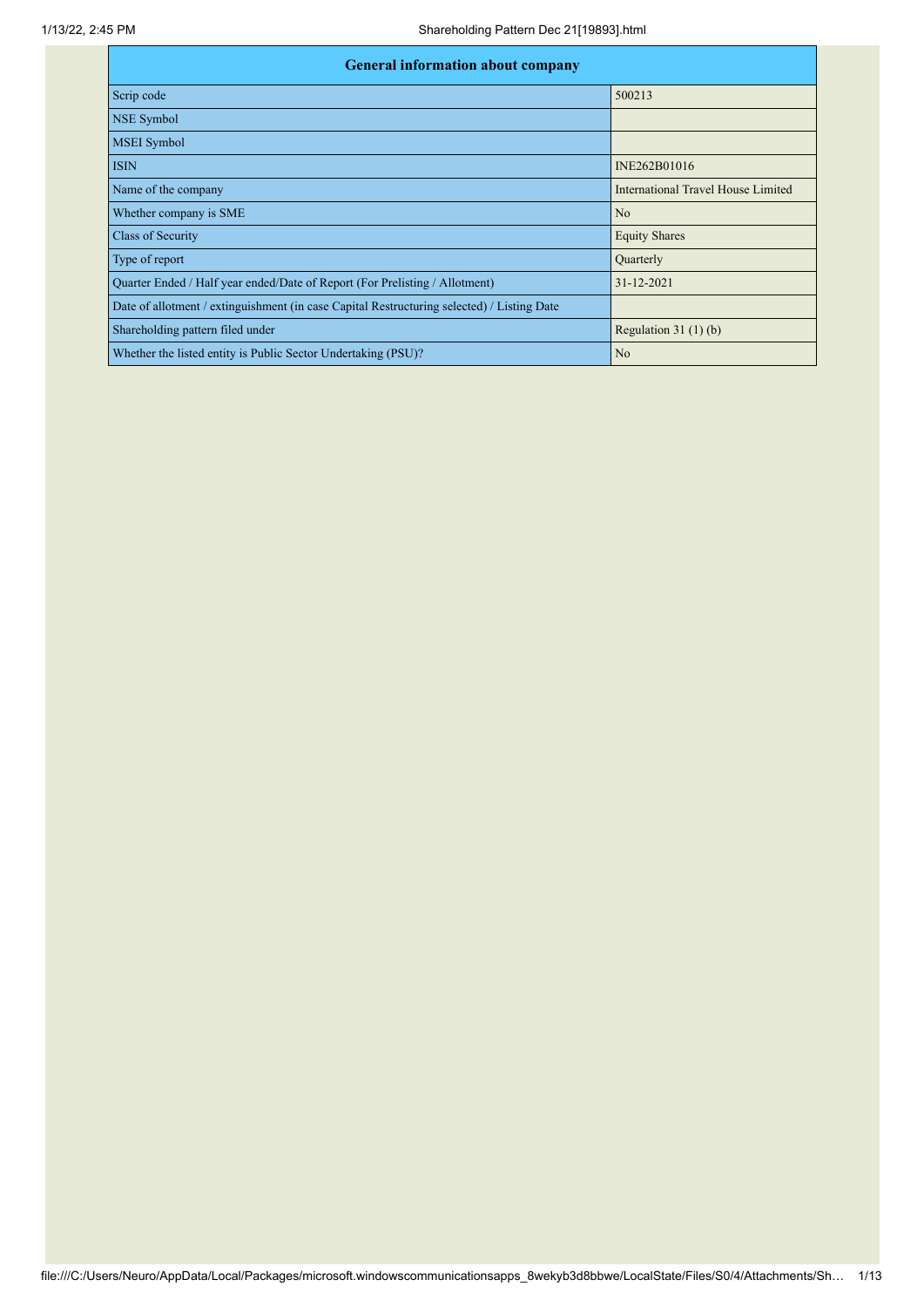|                | <b>Declaration</b>                                                                        |                |                                |                       |                             |  |  |  |  |  |
|----------------|-------------------------------------------------------------------------------------------|----------------|--------------------------------|-----------------------|-----------------------------|--|--|--|--|--|
| Sr.<br>No.     | Particular                                                                                | Yes/No         | Promoter and<br>Promoter Group | Public<br>shareholder | Non Promoter-<br>Non Public |  |  |  |  |  |
| $\mathbf{1}$   | Whether the Listed Entity has issued any partly paid up shares?                           | N <sub>o</sub> | N <sub>o</sub>                 | N <sub>o</sub>        | N <sub>o</sub>              |  |  |  |  |  |
| $\overline{2}$ | Whether the Listed Entity has issued any Convertible Securities                           | No             | N <sub>o</sub>                 | N <sub>0</sub>        | No                          |  |  |  |  |  |
| $\overline{3}$ | Whether the Listed Entity has issued any Warrants?                                        | N <sub>o</sub> | N <sub>o</sub>                 | N <sub>o</sub>        | N <sub>o</sub>              |  |  |  |  |  |
| $\overline{4}$ | Whether the Listed Entity has any shares against which<br>depository receipts are issued? | No             | N <sub>o</sub>                 | N <sub>0</sub>        | N <sub>0</sub>              |  |  |  |  |  |
| $\overline{5}$ | Whether the Listed Entity has any shares in locked-in?                                    | N <sub>o</sub> | N <sub>o</sub>                 | N <sub>o</sub>        | N <sub>o</sub>              |  |  |  |  |  |
| 6              | Whether any shares held by promoters are pledge or otherwise<br>encumbered?               | N <sub>o</sub> | N <sub>o</sub>                 |                       |                             |  |  |  |  |  |
| 7              | Whether company has equity shares with differential voting<br>rights?                     | No             | N <sub>o</sub>                 | N <sub>o</sub>        | N <sub>o</sub>              |  |  |  |  |  |
| 8              | Whether the listed entity has any significant beneficial owner?                           | N <sub>o</sub> |                                |                       |                             |  |  |  |  |  |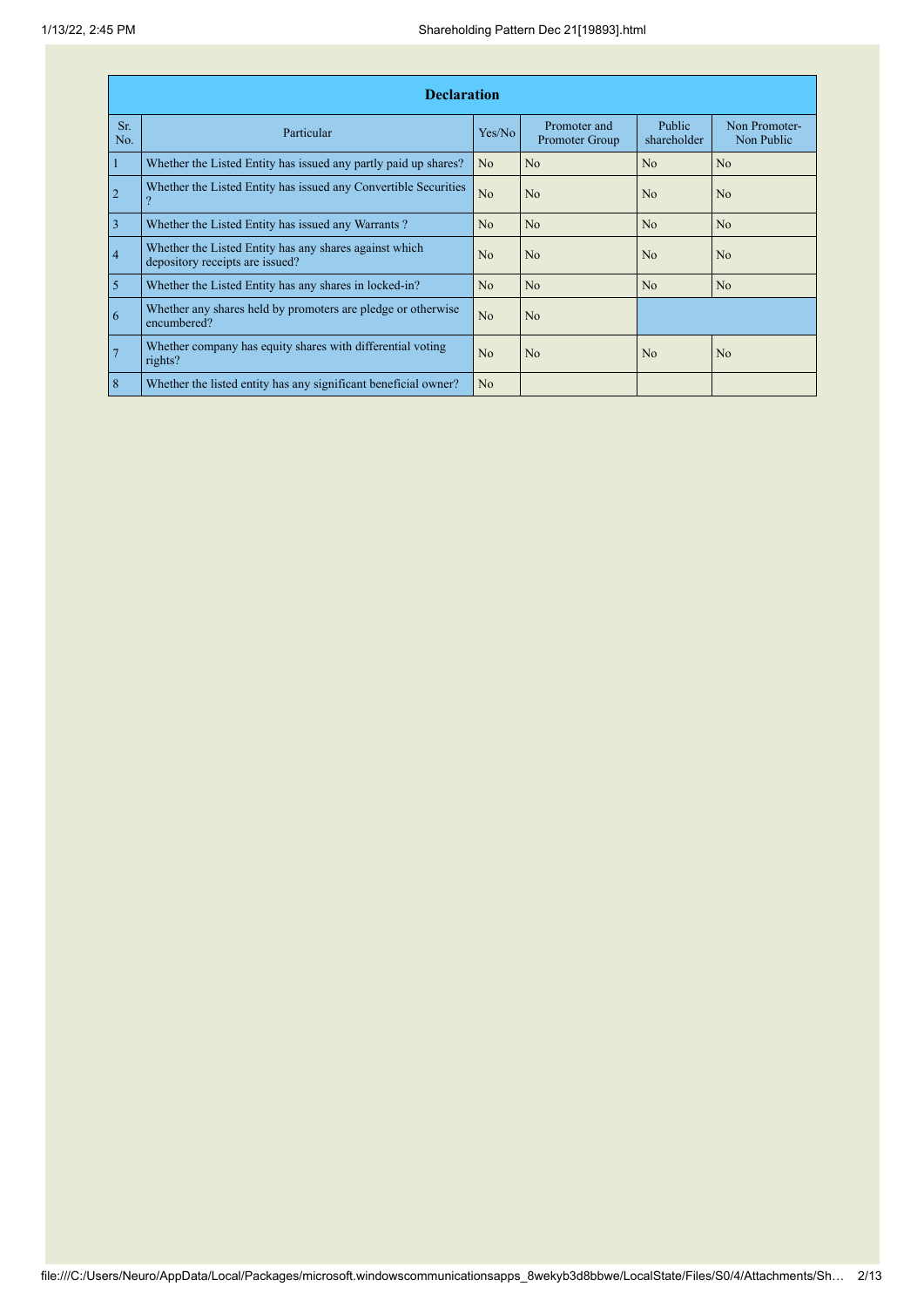|                                        | <b>Table I - Summary Statement holding of specified securities</b> |              |                       |                      |                          |                              |                                          |                                                                  |               |         |                     |
|----------------------------------------|--------------------------------------------------------------------|--------------|-----------------------|----------------------|--------------------------|------------------------------|------------------------------------------|------------------------------------------------------------------|---------------|---------|---------------------|
|                                        | Category                                                           | Nos. Of      | No. of<br>fully paid  | No. Of<br>Partly     | No. Of<br>shares         | Total nos.<br>shares         | Shareholding as a<br>% of total no. of   | Number of Voting Rights held in each<br>class of securities (IX) |               |         |                     |
| Category<br>$\left( \mathrm{I}\right)$ | of<br>shareholder                                                  | shareholders | up equity             | paid-up<br>equity    | underlying<br>Depository | held (VII)                   | shares (calculated<br>as per SCRR, 1957) | No of Voting (XIV) Rights                                        |               |         | Total as a          |
|                                        | (II)                                                               | (III)        | shares<br>held $(IV)$ | shares<br>held $(V)$ | Receipts<br>(VI)         | $= (IV) +$<br>$(V)$ + $(VI)$ | (VIII) As a % of<br>$(A+B+C2)$           | Class<br>eg: X                                                   | Class<br>eg:y | Total   | $%$ of<br>$(A+B+C)$ |
| (A)                                    | Promoter<br>$\&$<br>Promoter<br>Group                              | 3            | 4931901               |                      |                          | 4931901                      | 61.69                                    | 4931901                                                          |               | 4931901 | 61.69               |
| (B)                                    | Public                                                             | 9684         | 3062599               |                      |                          | 3062599                      | 38.31                                    | 3062599                                                          |               | 3062599 | 38.31               |
| (C)                                    | Non<br>Promoter-<br>Non Public                                     |              |                       |                      |                          |                              |                                          |                                                                  |               |         |                     |
| (C1)                                   | <b>Shares</b><br>underlying<br><b>DRs</b>                          |              |                       |                      |                          |                              |                                          |                                                                  |               |         |                     |
| (C2)                                   | Shares held<br>by<br>Employee<br><b>Trusts</b>                     |              |                       |                      |                          |                              |                                          |                                                                  |               |         |                     |
|                                        | Total                                                              | 9687         | 7994500               |                      |                          | 7994500                      | 100                                      | 7994500                                                          |               | 7994500 | 100                 |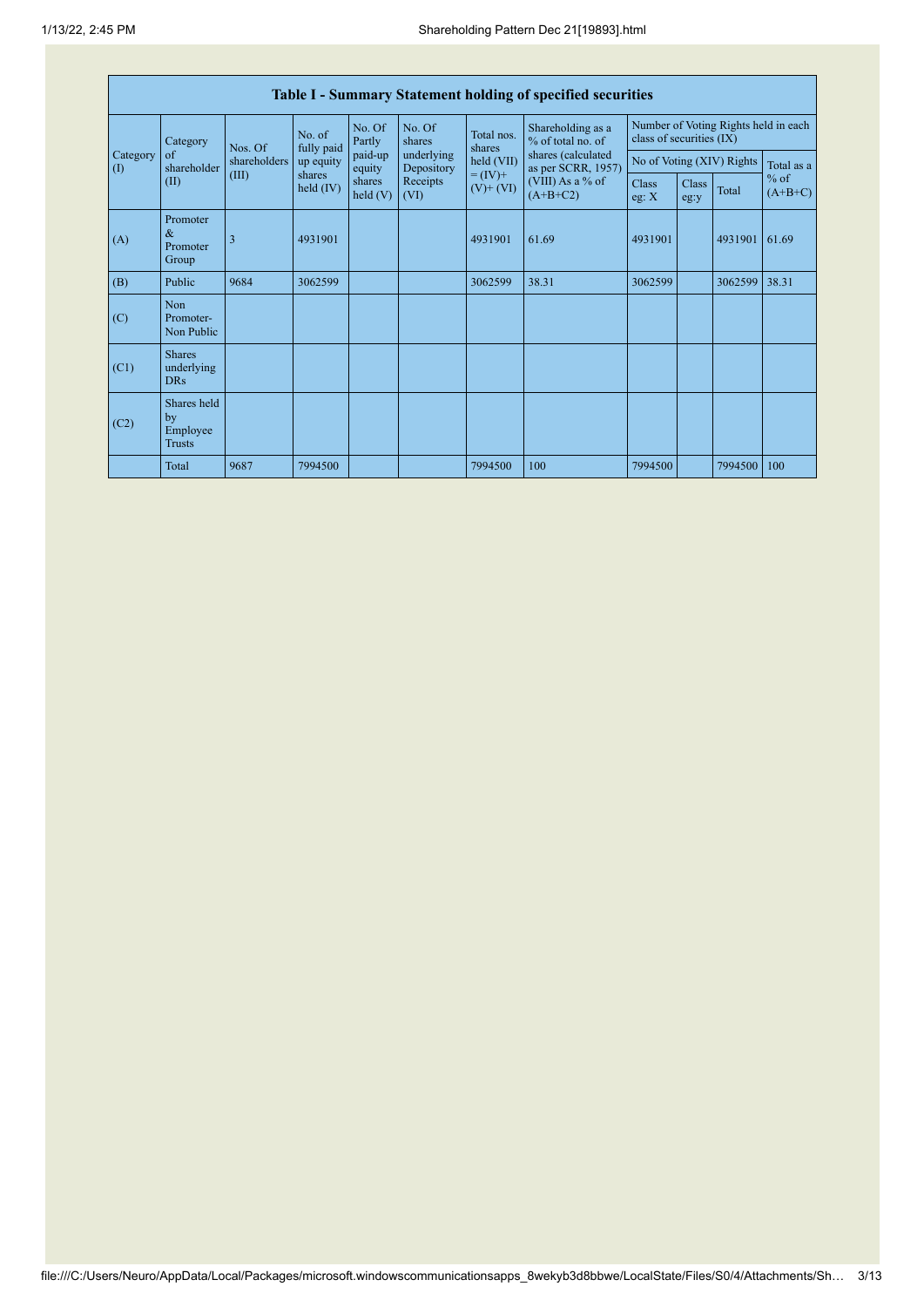| Table I - Summary Statement holding of specified securities |                                                |                                       |                                                                                            |                                                                                                               |                                                                                                                                                                                  |                                        |                                                         |                                                                               |                                                         |                                       |
|-------------------------------------------------------------|------------------------------------------------|---------------------------------------|--------------------------------------------------------------------------------------------|---------------------------------------------------------------------------------------------------------------|----------------------------------------------------------------------------------------------------------------------------------------------------------------------------------|----------------------------------------|---------------------------------------------------------|-------------------------------------------------------------------------------|---------------------------------------------------------|---------------------------------------|
| Category<br>$\left( \mathrm{I}\right)$                      | Category<br>of<br>shareholder<br>(II)<br>(X)   | No. Of<br><b>Shares</b><br>Underlying | No. of<br><b>Shares</b><br>Underlying<br>Outstanding<br>Outstanding<br>Warrants<br>$(X_i)$ | No. Of Shares<br>Underlying<br>Outstanding<br>convertible<br>securities and<br>No. Of<br>Warrants (Xi)<br>(a) | Shareholding, as a %<br>assuming full<br>conversion of<br>convertible securities (<br>as a percentage of<br>diluted share capital)<br>$(XI) = (VII)+(X) As a %$<br>of $(A+B+C2)$ | Number of<br>Locked in<br>shares (XII) |                                                         | Number of<br><b>Shares</b><br>pledged or<br>otherwise<br>encumbered<br>(XIII) |                                                         | Number of<br>equity shares<br>held in |
|                                                             |                                                | convertible<br>securities             |                                                                                            |                                                                                                               |                                                                                                                                                                                  | No.<br>(a)                             | As a<br>$%$ of<br>total<br><b>Shares</b><br>held<br>(b) | No.<br>(a)                                                                    | As a<br>$%$ of<br>total<br><b>Shares</b><br>held<br>(b) | dematerialized<br>form $(XIV)$        |
| (A)                                                         | Promoter<br>$\&$<br>Promoter<br>Group          |                                       |                                                                                            |                                                                                                               | 61.69                                                                                                                                                                            |                                        |                                                         |                                                                               |                                                         | 4931896                               |
| (B)                                                         | Public                                         |                                       |                                                                                            |                                                                                                               | 38.31                                                                                                                                                                            |                                        |                                                         |                                                                               |                                                         | 2901134                               |
| (C)                                                         | <b>Non</b><br>Promoter-<br>Non Public          |                                       |                                                                                            |                                                                                                               |                                                                                                                                                                                  |                                        |                                                         |                                                                               |                                                         |                                       |
| (C1)                                                        | <b>Shares</b><br>underlying<br><b>DRs</b>      |                                       |                                                                                            |                                                                                                               |                                                                                                                                                                                  |                                        |                                                         |                                                                               |                                                         |                                       |
| (C2)                                                        | Shares held<br>by<br>Employee<br><b>Trusts</b> |                                       |                                                                                            |                                                                                                               |                                                                                                                                                                                  |                                        |                                                         |                                                                               |                                                         |                                       |
|                                                             | Total                                          |                                       |                                                                                            |                                                                                                               | 100                                                                                                                                                                              |                                        |                                                         |                                                                               |                                                         | 7833030                               |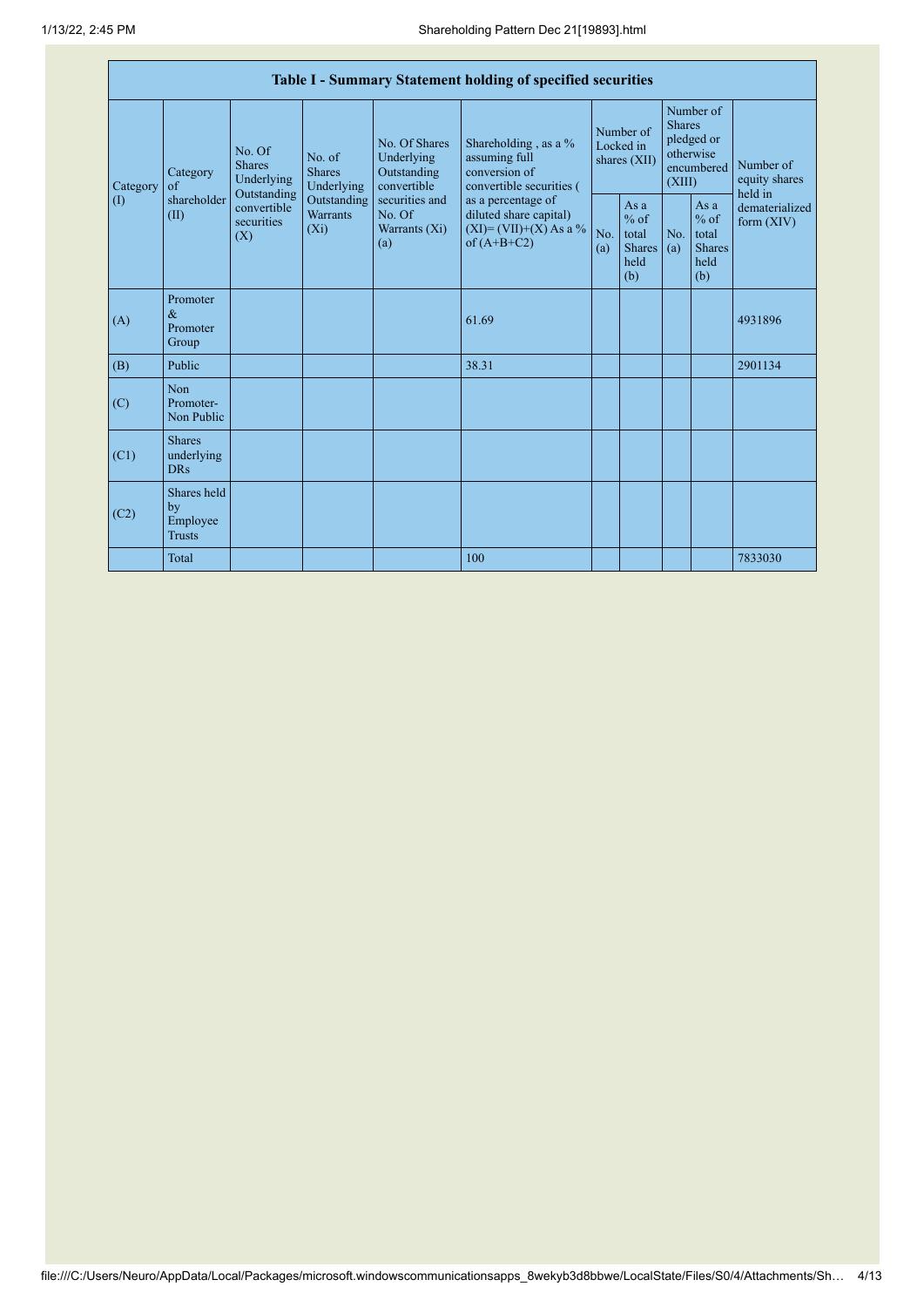|                                                                                         |                                                                                                                     |                         |                            |                       |                                    |                             | Table II - Statement showing shareholding pattern of the Promoter and Promoter Group          |                               |               |                                 |                           |
|-----------------------------------------------------------------------------------------|---------------------------------------------------------------------------------------------------------------------|-------------------------|----------------------------|-----------------------|------------------------------------|-----------------------------|-----------------------------------------------------------------------------------------------|-------------------------------|---------------|---------------------------------|---------------------------|
|                                                                                         |                                                                                                                     |                         | No. of                     | No. Of<br>Partly      | No. Of                             | Total<br>nos.               | Shareholding as<br>a % of total no.                                                           | each class of securities (IX) |               | Number of Voting Rights held in |                           |
| Sr.                                                                                     | Category $\&$<br>Name of the                                                                                        | Nos. Of<br>shareholders | fully<br>paid up<br>equity | paid-<br>up<br>equity | shares<br>underlying<br>Depository | shares<br>held<br>$(VII) =$ | of shares<br>(calculated as<br>per SCRR,                                                      | No of Voting (XIV) Rights     |               |                                 | Total<br>as a $\%$<br>of  |
|                                                                                         | Shareholders (I)                                                                                                    | (III)                   | shares<br>held $(IV)$      | shares<br>held<br>(V) | Receipts<br>(VI)                   | $(IV)+$<br>$(V)$ +<br>(VI)  | 1957) (VIII) As<br>a % of<br>$(A+B+C2)$                                                       | Class eg:<br>$\mathbf X$      | Class<br>eg:y | Total                           | Total<br>Voting<br>rights |
| A                                                                                       | Table II - Statement showing shareholding pattern of the Promoter and Promoter Group                                |                         |                            |                       |                                    |                             |                                                                                               |                               |               |                                 |                           |
| (1)                                                                                     | Indian                                                                                                              |                         |                            |                       |                                    |                             |                                                                                               |                               |               |                                 |                           |
| (d)                                                                                     | Any Other<br>(specify)                                                                                              | $\overline{\mathbf{3}}$ | 4931901                    |                       |                                    | 4931901                     | 61.69                                                                                         | 4931901                       |               | 4931901                         | 61.69                     |
| Sub-Total (A)<br>(1)                                                                    |                                                                                                                     | 3                       | 4931901                    |                       |                                    | 4931901                     | 61.69                                                                                         | 4931901                       |               | 4931901                         | 61.69                     |
| (2)                                                                                     | Foreign                                                                                                             |                         |                            |                       |                                    |                             |                                                                                               |                               |               |                                 |                           |
| Total<br>Shareholding<br>of Promoter<br>and Promoter<br>Group $(A)=$<br>$(A)(1)+(A)(2)$ |                                                                                                                     | 3                       | 4931901                    |                       |                                    | 4931901                     | 61.69                                                                                         | 4931901                       |               | 4931901                         | 61.69                     |
| $\, {\bf B}$                                                                            | Table III - Statement showing shareholding pattern of the Public shareholder                                        |                         |                            |                       |                                    |                             |                                                                                               |                               |               |                                 |                           |
| (1)                                                                                     | Institutions                                                                                                        |                         |                            |                       |                                    |                             |                                                                                               |                               |               |                                 |                           |
| (f)                                                                                     | Financial<br>Institutions/<br><b>Banks</b>                                                                          | $\overline{c}$          | 300                        |                       |                                    | 300                         | $\boldsymbol{0}$                                                                              | 300                           |               | 300                             | $\mathbf{0}$              |
| Sub-Total (B)<br>(1)                                                                    |                                                                                                                     | $\sqrt{2}$              | 300                        |                       |                                    | 300                         | $\boldsymbol{0}$                                                                              | 300                           |               | 300                             | $\boldsymbol{0}$          |
| (3)                                                                                     | Non-institutions                                                                                                    |                         |                            |                       |                                    |                             |                                                                                               |                               |               |                                 |                           |
| (a(i))                                                                                  | Individuals -<br>i.Individual<br>shareholders<br>holding<br>nominal share<br>capital up to Rs.<br>2 lakhs.          | 9452                    | 2261053                    |                       |                                    | 2261053                     | 28.28                                                                                         | 2261053                       |               | 2261053                         | 28.28                     |
| (a(ii))                                                                                 | Individuals - ii.<br>Individual<br>shareholders<br>holding<br>nominal share<br>capital in excess<br>of Rs. 2 lakhs. | $\sqrt{5}$              | 363825                     |                       |                                    | 363825                      | 4.55                                                                                          | 363825                        |               | 363825                          | 4.55                      |
| (b)                                                                                     | <b>NBFCs</b><br>registered with<br><b>RBI</b>                                                                       | $\mathbf{1}$            | 201                        |                       |                                    | 201                         | $\mathbf{0}$                                                                                  | 201                           |               | 201                             | $\mathbf{0}$              |
| (e)                                                                                     | Any Other<br>(specify)                                                                                              | 224                     | 437220                     |                       |                                    | 437220                      | 5.47                                                                                          | 437220                        |               | 437220                          | 5.47                      |
| Sub-Total (B)<br>(3)                                                                    |                                                                                                                     | 9682                    | 3062299                    |                       |                                    | 3062299                     | 38.31                                                                                         | 3062299                       |               | 3062299                         | 38.31                     |
| <b>Total Public</b><br>Shareholding<br>$(B)= (B)(1) +$<br>$(B)(2)+(B)(3)$               |                                                                                                                     | 9684                    | 3062599                    |                       |                                    | 3062599                     | 38.31                                                                                         | 3062599                       |               | 3062599                         | 38.31                     |
| ${\bf C}$                                                                               |                                                                                                                     |                         |                            |                       |                                    |                             | Table IV - Statement showing shareholding pattern of the Non Promoter- Non Public shareholder |                               |               |                                 |                           |
| Total (<br>$A+B+C2$ )                                                                   |                                                                                                                     | 9687                    | 7994500                    |                       |                                    | 7994500                     | 100                                                                                           | 7994500                       |               | 7994500                         | 100                       |
| Total (A+B+C<br>$\mathcal{E}$                                                           |                                                                                                                     | 9687                    | 7994500                    |                       |                                    | 7994500                     | 100                                                                                           | 7994500                       |               | 7994500                         | 100                       |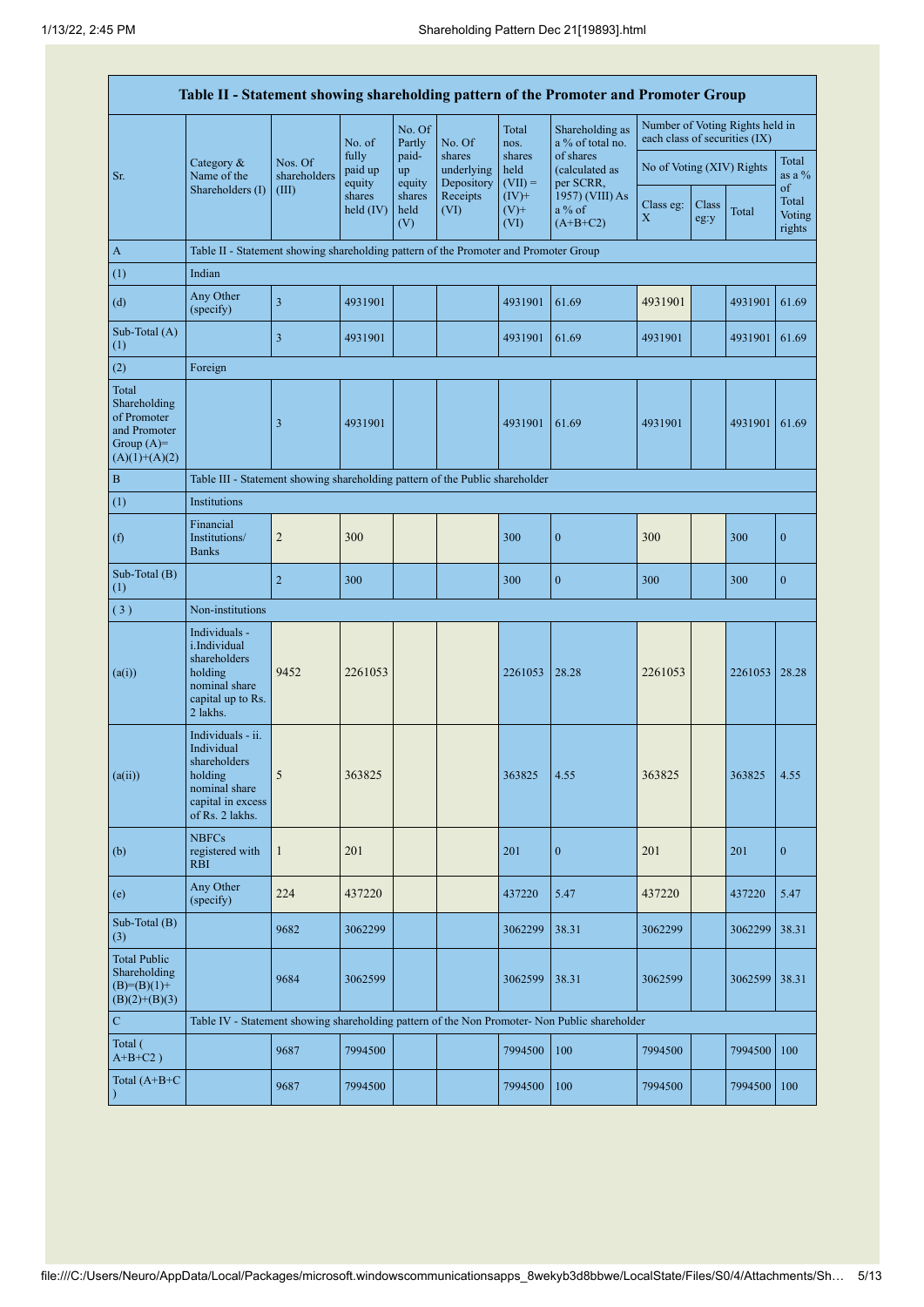| Table II - Statement showing shareholding pattern of the Promoter and Promoter Group    |                                                                                                            |                         |                                                                 |                                                                                                                        |  |                                                         |            |                                                                  |                                           |  |
|-----------------------------------------------------------------------------------------|------------------------------------------------------------------------------------------------------------|-------------------------|-----------------------------------------------------------------|------------------------------------------------------------------------------------------------------------------------|--|---------------------------------------------------------|------------|------------------------------------------------------------------|-------------------------------------------|--|
|                                                                                         | No. Of<br><b>Shares</b><br>Underlying                                                                      | No. of<br><b>Shares</b> | No. Of Shares<br>Underlying<br>Outstanding                      | Shareholding, as a %<br>assuming full<br>conversion of                                                                 |  | Number of<br>Locked in<br>shares (XII)                  |            | Number of Shares<br>pledged or<br>otherwise<br>encumbered (XIII) | Number of<br>equity shares                |  |
| Sr.                                                                                     | Underlying<br>Outstanding<br>Outstanding<br>convertible<br><b>Warrants</b><br>securities<br>$(X_i)$<br>(X) |                         | convertible<br>securities and<br>No. Of<br>Warrants (Xi)<br>(a) | convertible securities (<br>as a percentage of<br>diluted share capital)<br>$(XI) = (VII)+(X) As a$<br>% of $(A+B+C2)$ |  | As a<br>$%$ of<br>total<br><b>Shares</b><br>held<br>(b) | No.<br>(a) | As a % of total<br>Shares held<br>(b)                            | held in<br>dematerialized<br>form $(XIV)$ |  |
| $\mathbf{A}$                                                                            |                                                                                                            |                         |                                                                 | Table II - Statement showing shareholding pattern of the Promoter and Promoter Group                                   |  |                                                         |            |                                                                  |                                           |  |
| (1)                                                                                     | Indian                                                                                                     |                         |                                                                 |                                                                                                                        |  |                                                         |            |                                                                  |                                           |  |
| (d)                                                                                     |                                                                                                            |                         |                                                                 | 61.69                                                                                                                  |  |                                                         |            |                                                                  | 4931896                                   |  |
| Sub-Total (A)<br>(1)                                                                    |                                                                                                            |                         |                                                                 | 61.69                                                                                                                  |  |                                                         |            |                                                                  | 4931896                                   |  |
| (2)                                                                                     | Foreign                                                                                                    |                         |                                                                 |                                                                                                                        |  |                                                         |            |                                                                  |                                           |  |
| Total<br>Shareholding<br>of Promoter<br>and Promoter<br>Group $(A)=$<br>$(A)(1)+(A)(2)$ |                                                                                                            |                         |                                                                 | 61.69                                                                                                                  |  |                                                         |            |                                                                  | 4931896                                   |  |
| $\, {\bf B}$                                                                            |                                                                                                            |                         |                                                                 | Table III - Statement showing shareholding pattern of the Public shareholder                                           |  |                                                         |            |                                                                  |                                           |  |
| (1)                                                                                     | Institutions                                                                                               |                         |                                                                 |                                                                                                                        |  |                                                         |            |                                                                  |                                           |  |
| (f)                                                                                     |                                                                                                            |                         |                                                                 | $\boldsymbol{0}$                                                                                                       |  |                                                         |            |                                                                  | 200                                       |  |
| Sub-Total (B)<br>(1)                                                                    |                                                                                                            |                         |                                                                 | $\boldsymbol{0}$                                                                                                       |  |                                                         |            |                                                                  | 200                                       |  |
| (3)                                                                                     | Non-institutions                                                                                           |                         |                                                                 |                                                                                                                        |  |                                                         |            |                                                                  |                                           |  |
| (a(i))                                                                                  |                                                                                                            |                         |                                                                 | 28.28                                                                                                                  |  |                                                         |            |                                                                  | 2103610                                   |  |
| (a(ii))                                                                                 |                                                                                                            |                         |                                                                 | 4.55                                                                                                                   |  |                                                         |            |                                                                  | 363821                                    |  |
| (b)                                                                                     |                                                                                                            |                         |                                                                 | $\boldsymbol{0}$                                                                                                       |  |                                                         |            |                                                                  | 201                                       |  |
| (e)                                                                                     |                                                                                                            |                         |                                                                 | 5.47                                                                                                                   |  |                                                         |            |                                                                  | 433302                                    |  |
| Sub-Total (B)<br>(3)                                                                    |                                                                                                            |                         |                                                                 | 38.31                                                                                                                  |  |                                                         |            |                                                                  | 2900934                                   |  |
| <b>Total Public</b><br>Shareholding<br>$(B)= (B)(1) +$<br>$(B)(2)+(B)(3)$               |                                                                                                            |                         |                                                                 | 38.31                                                                                                                  |  |                                                         |            |                                                                  | 2901134                                   |  |
| ${\bf C}$                                                                               |                                                                                                            |                         |                                                                 | Table IV - Statement showing shareholding pattern of the Non Promoter- Non Public shareholder                          |  |                                                         |            |                                                                  |                                           |  |
| Total (<br>$A+B+C2$ )                                                                   |                                                                                                            |                         |                                                                 | 100                                                                                                                    |  |                                                         |            |                                                                  | 7833030                                   |  |
| Total<br>$(A+B+C)$                                                                      |                                                                                                            |                         |                                                                 | 100                                                                                                                    |  |                                                         |            |                                                                  | 7833030                                   |  |
|                                                                                         | Textual<br>Disclosure of notes on shareholding pattern<br>Information $(1)$                                |                         |                                                                 |                                                                                                                        |  |                                                         |            |                                                                  |                                           |  |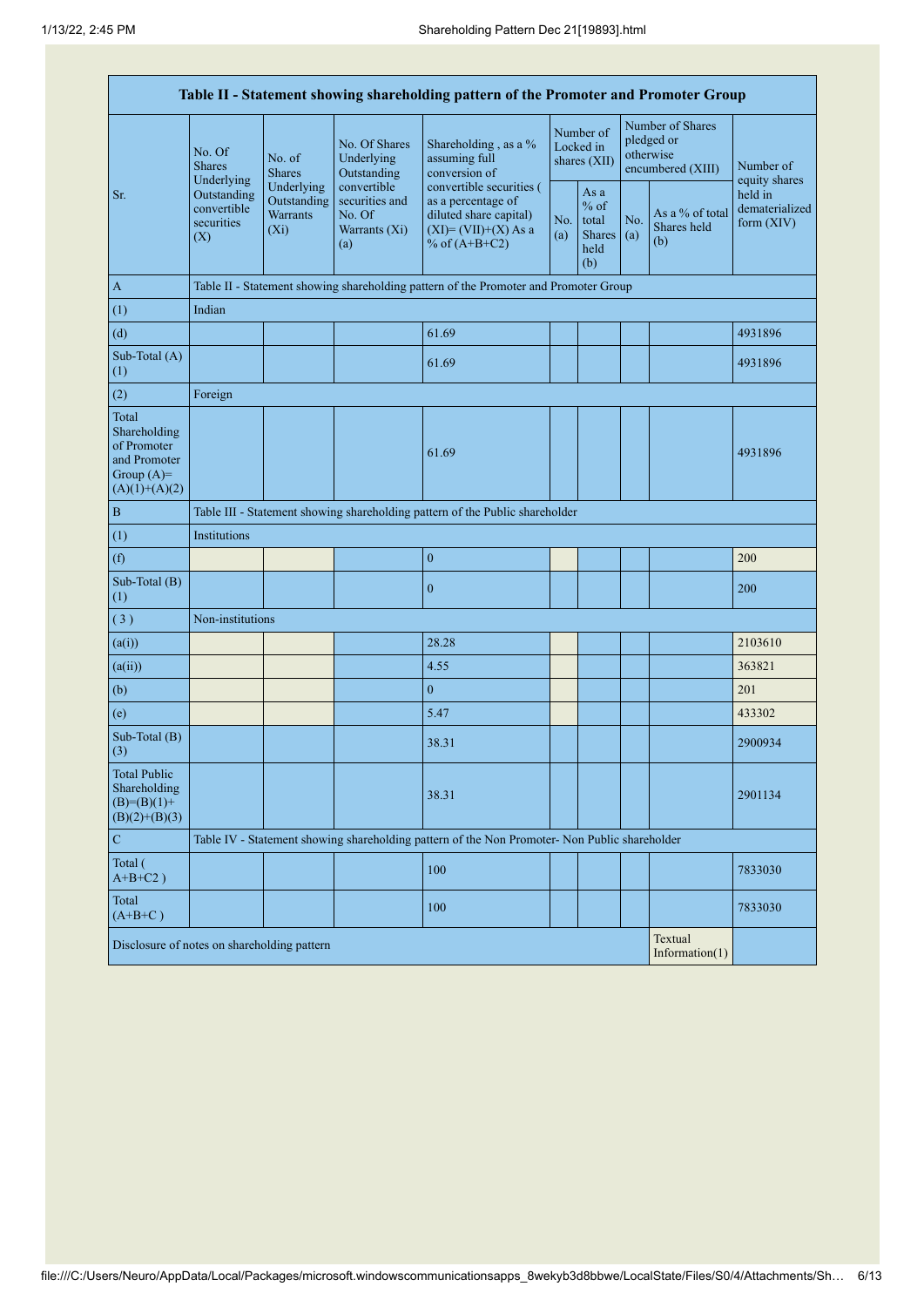| <b>Text Block</b>     |                                                                                                                                                                                                                                                                                                                                                                                                                                                                                                                                                                                                                                                                                                                                                                                                                                                                                |  |  |  |  |  |  |
|-----------------------|--------------------------------------------------------------------------------------------------------------------------------------------------------------------------------------------------------------------------------------------------------------------------------------------------------------------------------------------------------------------------------------------------------------------------------------------------------------------------------------------------------------------------------------------------------------------------------------------------------------------------------------------------------------------------------------------------------------------------------------------------------------------------------------------------------------------------------------------------------------------------------|--|--|--|--|--|--|
| Textual Information() | 1) The voting rights with respect to 1,28,559 shares transferred to Investor Education and Protection<br>Fund Authority are currently freezed as per Rule 6 of IEPF (Accounting, Audit, Transfer and Refund)<br>Amendment Rules, 2017. 2) The number of shareholders as shown in this statement represent aggregate<br>number of demat account and registered folios (in respect of shares held in dematerialised form and<br>physical form, respectively). However, the total number of shareholders of Company as on 31 December<br>2021 is 11,645 but in the shareholding statement the number of shareholders are shown as 9687 due to<br>consolidation on PAN basis. 3) The aggregate promoter holding is 49, 31, 901 inclusive of 36, 26, 638<br>shares of Russell Credit Limited. However, as per the records of Russell Credit Limited, they hold<br>36,26,633 shares. |  |  |  |  |  |  |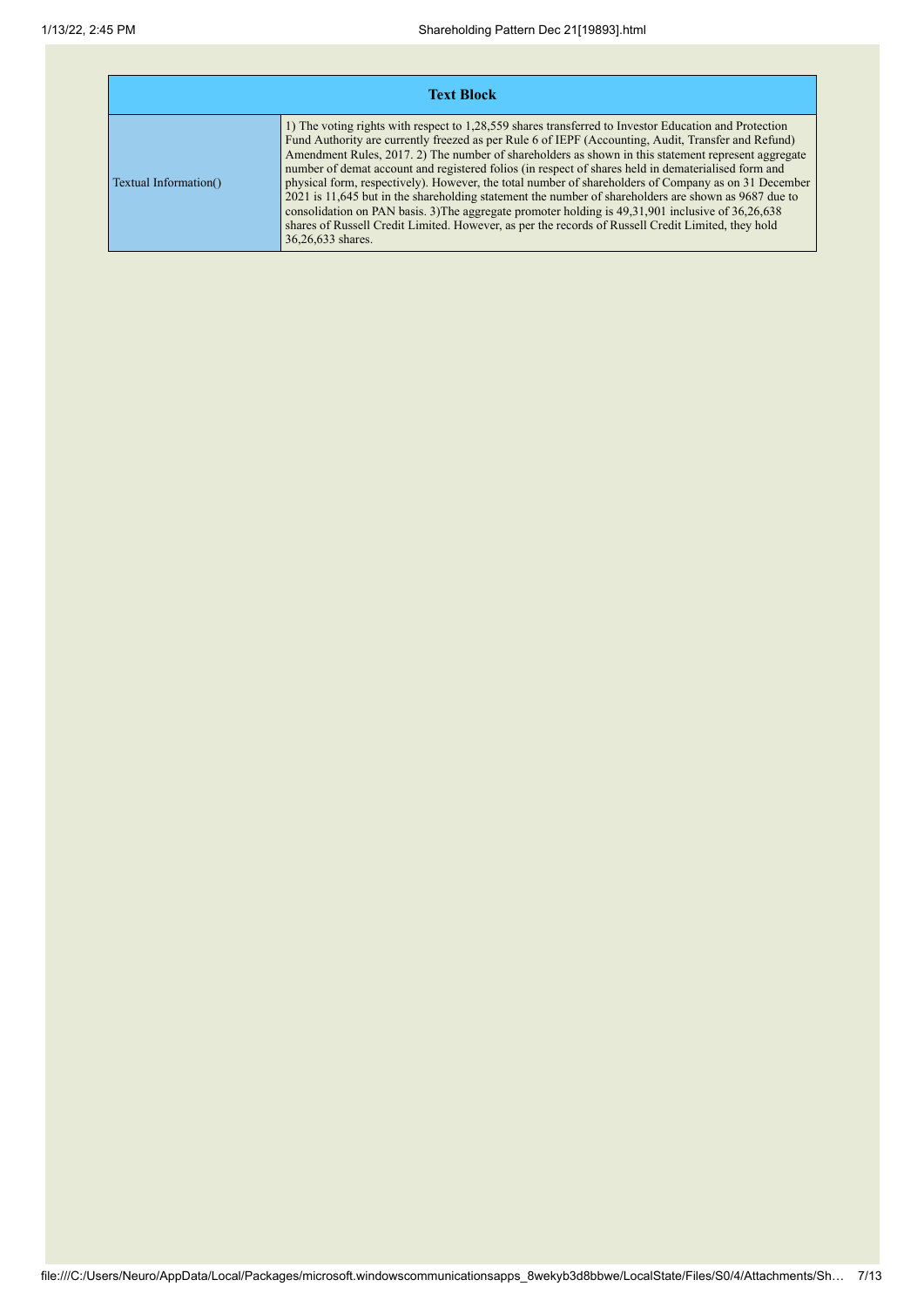| Any Other (specify)                                                                                                                                                                     |                         |                                                               |                             |                       |  |  |  |  |  |  |
|-----------------------------------------------------------------------------------------------------------------------------------------------------------------------------------------|-------------------------|---------------------------------------------------------------|-----------------------------|-----------------------|--|--|--|--|--|--|
| Searial No.                                                                                                                                                                             | $\mathbf{1}$            | $\sqrt{2}$                                                    | 3                           |                       |  |  |  |  |  |  |
| Category                                                                                                                                                                                | <b>Bodies Corporate</b> | <b>Bodies Corporate</b>                                       | <b>Bodies Corporate</b>     | Click here to go back |  |  |  |  |  |  |
| Name of the<br>Shareholders (I)                                                                                                                                                         | <b>ITC LIMITED</b>      | RUSSELL CREDIT LIMITED                                        | RUSSELL INVESTMENTS LIMITED |                       |  |  |  |  |  |  |
| PAN(II)                                                                                                                                                                                 | AAACI5950L              | AABCR3494H                                                    | AABCR4631C                  | Total                 |  |  |  |  |  |  |
| No. of the<br>Shareholders (I)                                                                                                                                                          | $\mathbf{1}$            | 1                                                             | $\mathbf{1}$                | 3                     |  |  |  |  |  |  |
| No. of fully paid<br>up equity shares<br>$\hat{\text{held}}(IV)$                                                                                                                        | 287600                  | 3626638                                                       | 1017663                     | 4931901               |  |  |  |  |  |  |
| No. Of Partly paid-<br>up equity shares<br>held(V)                                                                                                                                      |                         |                                                               |                             |                       |  |  |  |  |  |  |
| No. Of shares<br>underlying<br>Depository<br>Receipts (VI)                                                                                                                              |                         |                                                               |                             |                       |  |  |  |  |  |  |
| Total nos. shares<br>held $(VII) = (IV) +$<br>$(V)$ + $(VI)$                                                                                                                            | 287600                  | 3626638                                                       | 1017663                     | 4931901               |  |  |  |  |  |  |
| Shareholding as a<br>% of total no. of<br>shares (calculated<br>3.6<br>as per SCRR,<br>$1957$ ) (VIII) As a<br>% of $(A+B+C2)$                                                          |                         | 45.36                                                         | 12.73                       | 61.69                 |  |  |  |  |  |  |
|                                                                                                                                                                                         |                         | Number of Voting Rights held in each class of securities (IX) |                             |                       |  |  |  |  |  |  |
| Class eg: X                                                                                                                                                                             | 287600                  | 3626638                                                       | 1017663                     | 4931901               |  |  |  |  |  |  |
| Class eg:y                                                                                                                                                                              |                         |                                                               |                             |                       |  |  |  |  |  |  |
| Total                                                                                                                                                                                   | 287600                  | 3626638                                                       | 1017663                     | 4931901               |  |  |  |  |  |  |
| Total as a % of<br><b>Total Voting rights</b>                                                                                                                                           | 3.6                     | 45.36                                                         | 12.73                       | 61.69                 |  |  |  |  |  |  |
| No. Of Shares<br>Underlying<br>Outstanding<br>convertible<br>securities $(X)$                                                                                                           |                         |                                                               |                             |                       |  |  |  |  |  |  |
| No. of Shares<br>Underlying<br>Outstanding<br>Warrants (Xi)                                                                                                                             |                         |                                                               |                             |                       |  |  |  |  |  |  |
| No. Of Shares<br>Underlying<br>Outstanding<br>convertible<br>securities and No.<br>Of Warrants (Xi)<br>(a)                                                                              |                         |                                                               |                             |                       |  |  |  |  |  |  |
| Shareholding, as a<br>% assuming full<br>conversion of<br>convertible<br>securities (as a<br>percentage of<br>diluted share<br>capital) $(XI)$ =<br>$(VII)+(X)$ As a %<br>of $(A+B+C2)$ | 3.6                     | 45.36                                                         | 12.73                       | 61.69                 |  |  |  |  |  |  |
| Number of Locked in shares (XII)                                                                                                                                                        |                         |                                                               |                             |                       |  |  |  |  |  |  |
| No. (a)                                                                                                                                                                                 |                         |                                                               |                             |                       |  |  |  |  |  |  |
| As a % of total<br>Shares held (b)                                                                                                                                                      |                         |                                                               |                             |                       |  |  |  |  |  |  |
|                                                                                                                                                                                         |                         | Number of Shares pledged or otherwise encumbered (XIII)       |                             |                       |  |  |  |  |  |  |
| No. (a)                                                                                                                                                                                 |                         |                                                               |                             |                       |  |  |  |  |  |  |
| As a % of total<br>Shares held (b)                                                                                                                                                      |                         |                                                               |                             |                       |  |  |  |  |  |  |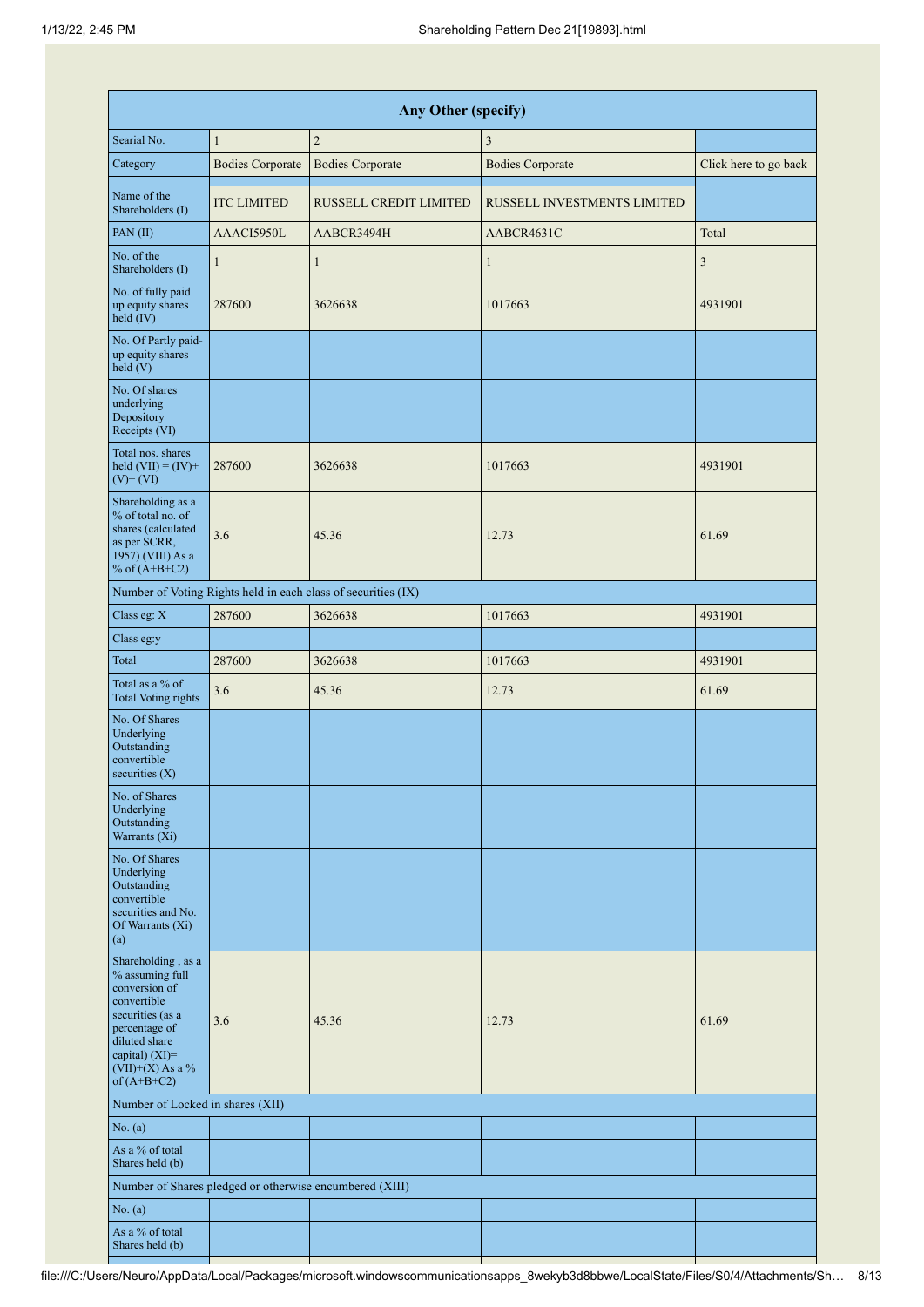## 1/13/22, 2:45 PM Shareholding Pattern Dec 21[19893].html

| Number of equity<br>shares held in<br>dematerialized<br>form $(XIV)$ | 287600                       | 3626633  | 1017663  | 4931896 |  |  |  |  |  |  |
|----------------------------------------------------------------------|------------------------------|----------|----------|---------|--|--|--|--|--|--|
|                                                                      | Reason for not providing PAN |          |          |         |  |  |  |  |  |  |
| Reason for not<br>providing PAN                                      |                              |          |          |         |  |  |  |  |  |  |
| Shareholder type                                                     | Promoter                     | Promoter | Promoter |         |  |  |  |  |  |  |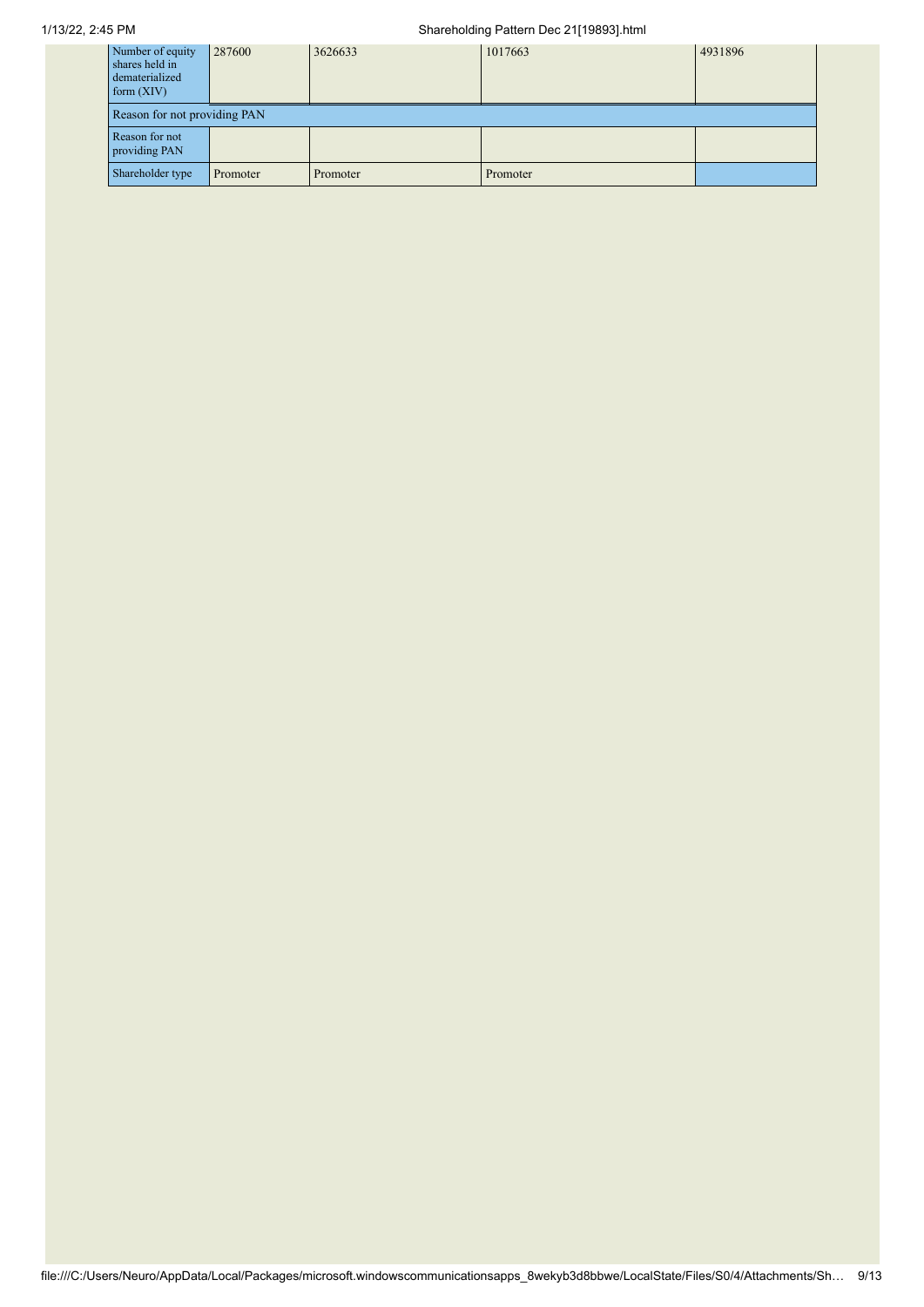|                                                                                                                                                                                      | Individuals - ii. Individual shareholders holding nominal share capital in excess of Rs. 2 lakhs. |                     |                       |  |  |  |  |  |  |
|--------------------------------------------------------------------------------------------------------------------------------------------------------------------------------------|---------------------------------------------------------------------------------------------------|---------------------|-----------------------|--|--|--|--|--|--|
| Searial No.                                                                                                                                                                          | $\mathbf{1}$                                                                                      | $\sqrt{2}$          |                       |  |  |  |  |  |  |
| Name of the<br>Shareholders (I)                                                                                                                                                      | <b>JIGNESH MADHUKANT MEHTA</b>                                                                    | DHEERAJ KUMAR LOHIA | Click here to go back |  |  |  |  |  |  |
| PAN(II)                                                                                                                                                                              | ACRPM4513H                                                                                        | AHCPK2417L          | Total                 |  |  |  |  |  |  |
| No. of fully paid<br>up equity shares<br>held (IV)                                                                                                                                   | 174333                                                                                            | 104448              | 278781                |  |  |  |  |  |  |
| No. Of Partly paid-<br>up equity shares<br>held(V)                                                                                                                                   |                                                                                                   |                     |                       |  |  |  |  |  |  |
| No. Of shares<br>underlying<br>Depository<br>Receipts (VI)                                                                                                                           |                                                                                                   |                     |                       |  |  |  |  |  |  |
| Total nos. shares<br>held $(VII) = (IV) +$<br>$(V)$ + $(VI)$                                                                                                                         | 174333                                                                                            | 104448              | 278781                |  |  |  |  |  |  |
| Shareholding as a<br>% of total no. of<br>shares (calculated<br>as per SCRR,<br>1957) (VIII) As a<br>% of $(A+B+C2)$                                                                 | 2.18                                                                                              | 1.31                | 3.49                  |  |  |  |  |  |  |
|                                                                                                                                                                                      | Number of Voting Rights held in each class of securities (IX)                                     |                     |                       |  |  |  |  |  |  |
| Class eg: X                                                                                                                                                                          | 174333                                                                                            | 104448              | 278781                |  |  |  |  |  |  |
| Class eg:y                                                                                                                                                                           |                                                                                                   |                     |                       |  |  |  |  |  |  |
| Total                                                                                                                                                                                | 174333                                                                                            | 104448              | 278781                |  |  |  |  |  |  |
| Total as a % of<br><b>Total Voting rights</b>                                                                                                                                        | 2.18                                                                                              | 1.31                | 3.49                  |  |  |  |  |  |  |
| No. Of Shares<br>Underlying<br>Outstanding<br>convertible<br>securities $(X)$                                                                                                        |                                                                                                   |                     |                       |  |  |  |  |  |  |
| No. of Shares<br>Underlying<br>Outstanding<br>Warrants (Xi)                                                                                                                          |                                                                                                   |                     |                       |  |  |  |  |  |  |
| No. Of Shares<br>Underlying<br>Outstanding<br>convertible<br>securities and No.<br>Of Warrants (Xi)<br>(a)                                                                           |                                                                                                   |                     |                       |  |  |  |  |  |  |
| Shareholding, as a<br>% assuming full<br>conversion of<br>convertible<br>securities (as a<br>percentage of<br>diluted share<br>capital) (XI)=<br>$(VII)+(X)$ As a %<br>of $(A+B+C2)$ | 2.18                                                                                              | 1.31                | 3.49                  |  |  |  |  |  |  |
| Number of Locked in shares (XII)                                                                                                                                                     |                                                                                                   |                     |                       |  |  |  |  |  |  |
| No. (a)                                                                                                                                                                              |                                                                                                   |                     |                       |  |  |  |  |  |  |
| As a % of total<br>Shares held (b)                                                                                                                                                   |                                                                                                   |                     |                       |  |  |  |  |  |  |
| Number of equity<br>shares held in<br>dematerialized<br>form $(XIV)$                                                                                                                 | 174333                                                                                            | 104448              | 278781                |  |  |  |  |  |  |
| Reason for not providing PAN                                                                                                                                                         |                                                                                                   |                     |                       |  |  |  |  |  |  |
| Reason for not<br>providing PAN                                                                                                                                                      |                                                                                                   |                     |                       |  |  |  |  |  |  |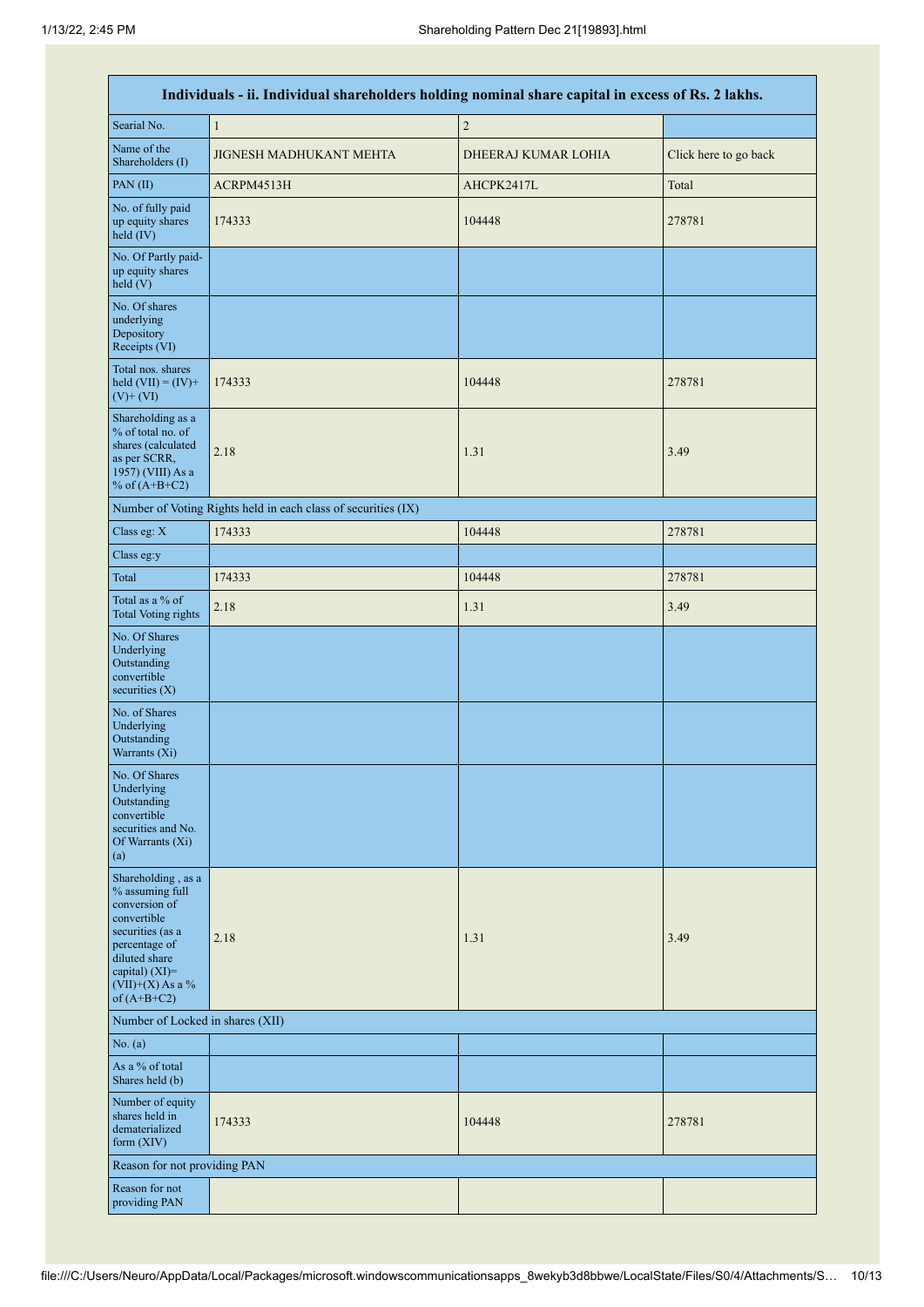| Any Other (specify)                                                                                                                                                                     |                                                               |                           |                |                |                       |  |  |  |  |
|-----------------------------------------------------------------------------------------------------------------------------------------------------------------------------------------|---------------------------------------------------------------|---------------------------|----------------|----------------|-----------------------|--|--|--|--|
| Searial No.                                                                                                                                                                             | $\mathbf{1}$                                                  | $\sqrt{2}$                | $\overline{3}$ | $\overline{4}$ |                       |  |  |  |  |
| Category                                                                                                                                                                                | <b>Bodies Corporate</b>                                       | Non-Resident Indian (NRI) | <b>Trusts</b>  | <b>IEPF</b>    |                       |  |  |  |  |
| Category / More<br>than 1 percentage                                                                                                                                                    | Category                                                      | Category                  | Category       | Category       |                       |  |  |  |  |
| Name of the<br>Shareholders (I)                                                                                                                                                         |                                                               |                           |                |                | Click here to go back |  |  |  |  |
| PAN(II)                                                                                                                                                                                 |                                                               |                           |                |                | Total                 |  |  |  |  |
| No. of the<br>Shareholders (I)                                                                                                                                                          | 113                                                           | 107                       | 3              | $\mathbf{1}$   | 224                   |  |  |  |  |
| No. of fully paid<br>up equity shares<br>held (IV)                                                                                                                                      | 271241                                                        | 37070                     | 350            | 128559         | 437220                |  |  |  |  |
| No. Of Partly paid-<br>up equity shares<br>held(V)                                                                                                                                      |                                                               |                           |                |                |                       |  |  |  |  |
| No. Of shares<br>underlying<br>Depository<br>Receipts (VI)                                                                                                                              |                                                               |                           |                |                |                       |  |  |  |  |
| Total nos. shares<br>held $(VII) = (IV) +$<br>$(V)$ + $(VI)$                                                                                                                            | 271241                                                        | 37070                     | 350            | 128559         | 437220                |  |  |  |  |
| Shareholding as a<br>% of total no. of<br>shares (calculated<br>as per SCRR,<br>1957) (VIII) As a<br>% of $(A+B+C2)$                                                                    | 3.39                                                          | 0.46                      | $\mathbf{0}$   | 1.61           | 5.46                  |  |  |  |  |
|                                                                                                                                                                                         | Number of Voting Rights held in each class of securities (IX) |                           |                |                |                       |  |  |  |  |
| Class eg: X                                                                                                                                                                             | 271241                                                        | 37070                     | 350            | 128559         | 437220                |  |  |  |  |
| Class eg:y                                                                                                                                                                              |                                                               |                           |                |                |                       |  |  |  |  |
| Total                                                                                                                                                                                   | 271241                                                        | 37070                     | 350            | 128559         | 437220                |  |  |  |  |
| Total as a % of<br><b>Total Voting rights</b>                                                                                                                                           | 3.39                                                          | 0.46                      | $\mathbf{0}$   | 1.61           | 5.46                  |  |  |  |  |
| No. Of Shares<br>Underlying<br>Outstanding<br>convertible<br>securities (X)                                                                                                             |                                                               |                           |                |                |                       |  |  |  |  |
| No. of Shares<br>Underlying<br>Outstanding<br>Warrants (Xi)                                                                                                                             |                                                               |                           |                |                |                       |  |  |  |  |
| No. Of Shares<br>Underlying<br>Outstanding<br>convertible<br>securities and No.<br>Of Warrants (Xi)<br>(a)                                                                              |                                                               |                           |                |                |                       |  |  |  |  |
| Shareholding, as a<br>% assuming full<br>conversion of<br>convertible<br>securities (as a<br>percentage of<br>diluted share<br>capital) $(XI)$ =<br>$(VII)+(X)$ As a %<br>of $(A+B+C2)$ | 3.39                                                          | 0.46                      | $\mathbf{0}$   | 1.61           | 5.46                  |  |  |  |  |
| Number of Locked in shares (XII)                                                                                                                                                        |                                                               |                           |                |                |                       |  |  |  |  |
| No. (a)                                                                                                                                                                                 |                                                               |                           |                |                |                       |  |  |  |  |
| As a % of total<br>Shares held (b)                                                                                                                                                      |                                                               |                           |                |                |                       |  |  |  |  |
| Number of equity<br>shares held in<br>dematerialized<br>form (XIV)                                                                                                                      | 268333                                                        | 36060                     | 350            | 128559         | 433302                |  |  |  |  |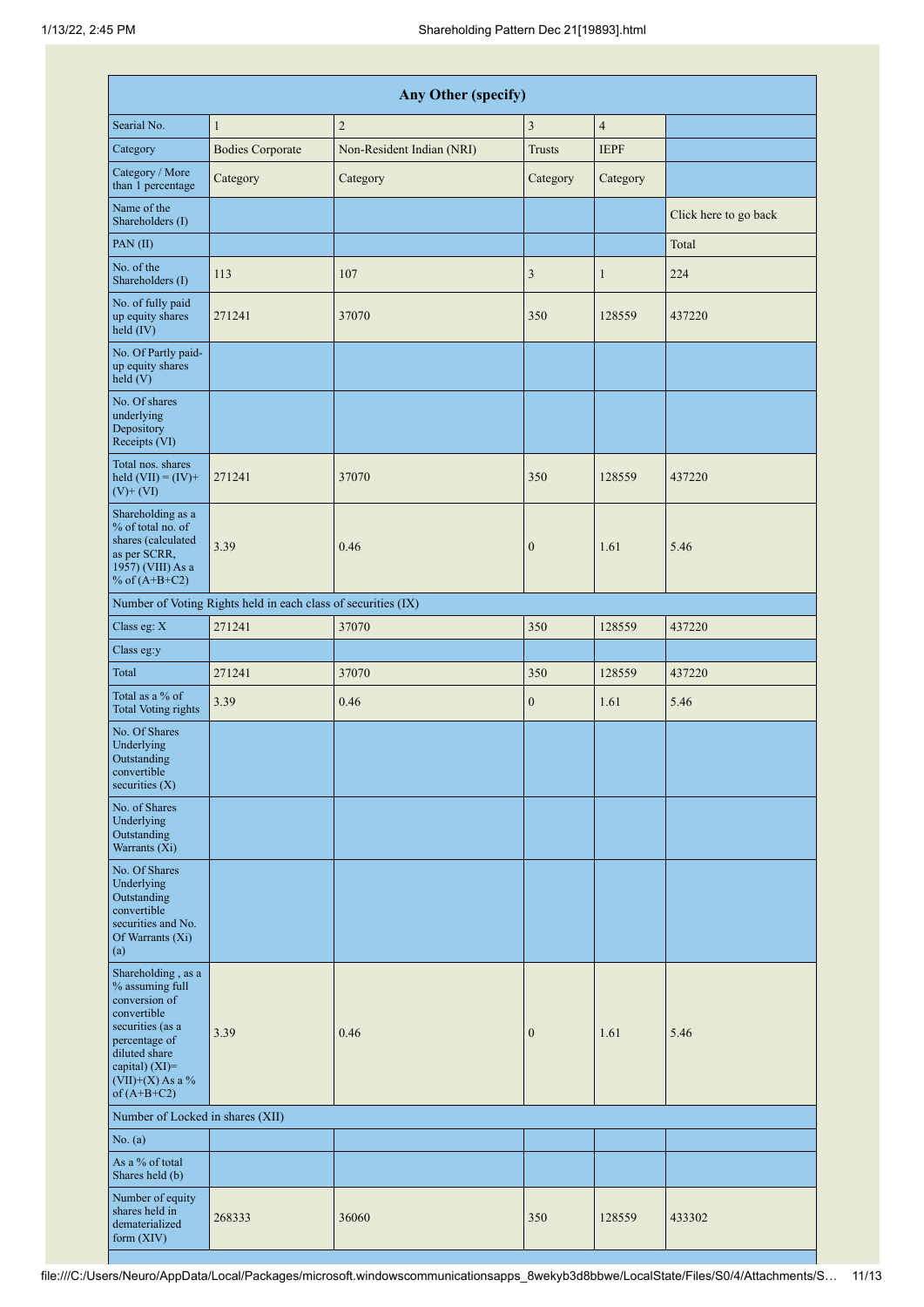| Reason for not providing PAN    |  |  |  |
|---------------------------------|--|--|--|
| Reason for not<br>providing PAN |  |  |  |